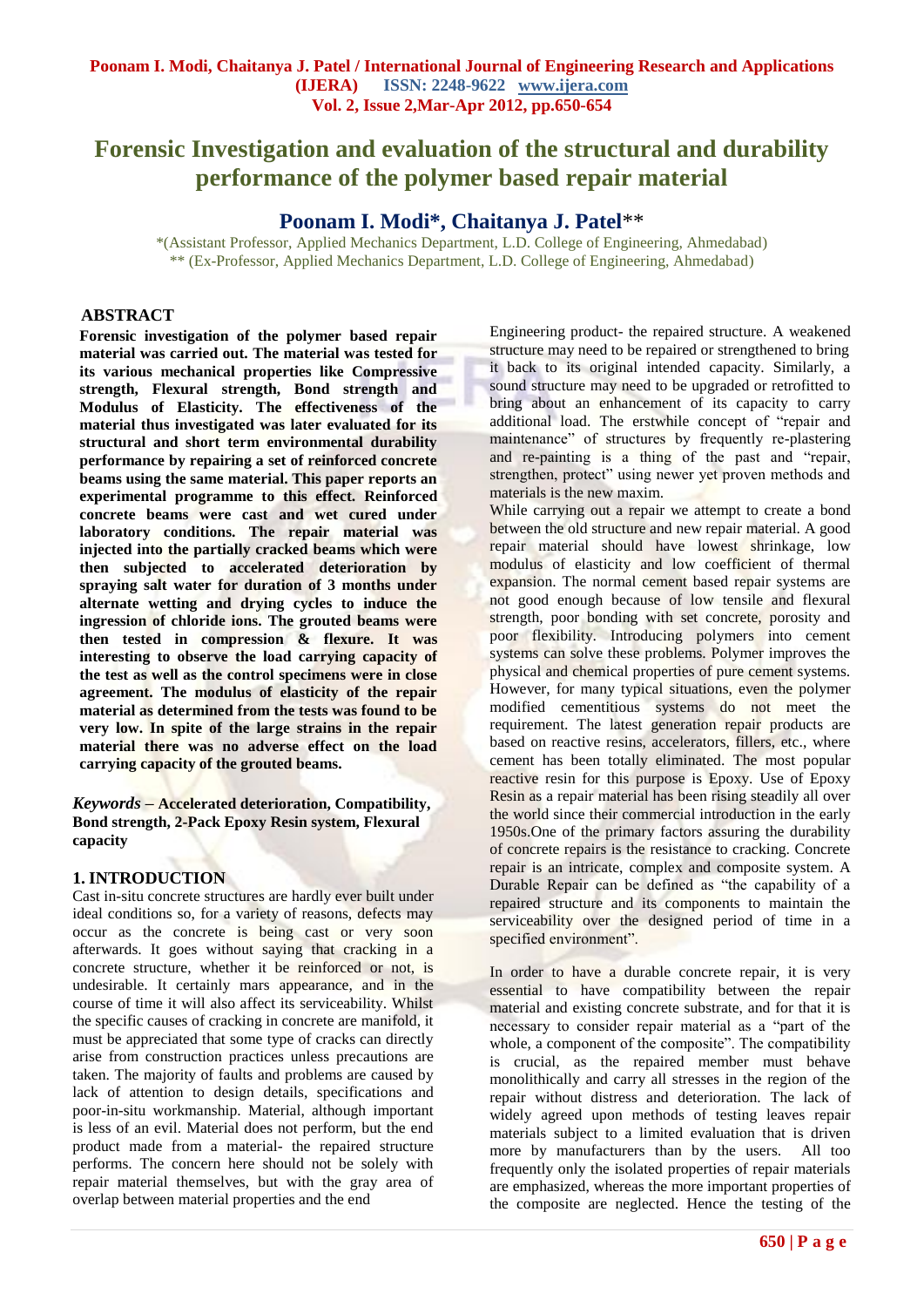composite repair under stimulated field conditions is more appropriate.

An attempt has been made in this paper to conduct tests to determine the various mechanical properties of the repair material. Just as before using concrete, the concrete mixes are designed and tested, similarly the repair material must also be tested for its properties. The tested material was then checked for its efficacy in restoring the strength and exhibiting compatibility with the substrate by subjecting the grouted beams to accelerated deterioration.

### **2. EXPERIMENTAL PROGRAMME**

The experimental programme was divided into two stages. In the stage one various tests were conducted to determine the mechanical properties of the repair material whose effectiveness was to be studied later.

#### **2.1 Testing of Repair Material**

Tests like compressive, flexure, and bond strength and Modulus of elasticity were carried out to evaluate the performance criteria of selected commercially available repair material. Mechanical properties of Epoxy resin – a two pack grouting material was determined in accordance to the test methods in BS 6319 parts 1-12, initially drafted by FeRFA. The nit material used for the testing consisted of a two part epoxy resin system. It was a liquid system consisting of a base and a hardener. The individual components were sampled by mixing the proportion as specified by the manufacturer in the proportion of Base: Hardener as 3.359:1Method: All the constituents were hand mixed in a porcelain bowl. The mixing was then continued until the material was homogeneous in appearance. The mixed material was then immediately transferred to the moulds. Moulds used were as per the requirements stipulated in BS:6319:1983 and were of the size to produce cuboids, rectangular prisms, plaques for compression, flexure, modulus of elasticity & bond strength respectively.

Since the nit material formed a free flowing compound, the moulds were kept level during filling. As the formation of the meniscus was making it difficult to produce a casting with an upper face flush with the top of the mould, a loosely fitting glass plate coated with the releasing agent was used. The upper surface of the specimen was finished so that it was smooth and flush with the mould surface. The filled moulds were then cured at a temperature of  $24\pm1^{\circ}$ C. Demoulding was done after 24 h and care was taken not to damage the specimen whilst taking it out from the mould. Specimens were then cured for a period of 7 days.

Specimens used were cubes of size 40 mm x 40 mm x 40 mm for compressive strength. Flexural and Modulus of elasticity were determined for rectangular prisms of size 25mm x 25mm x 320 mm. The properties as determined from the tests are mentioned below in the Table 1

| Table 1 : Properties of tested repair material |  |  |  |  |
|------------------------------------------------|--|--|--|--|
|------------------------------------------------|--|--|--|--|

| <b>Mechanical Property</b> | Mean strength |
|----------------------------|---------------|
| 1. Compressive strength    | 83.54 MPa     |
| 2. Flexural strength       | 38.93 MPa     |
| 3. Modulus of Elasticity   | 3150.30 MPa   |

**(MPa) (MPa)**

**Bond Strength (Slant shear Method):** Most uses of resin compositions involve their application to hydraulic cement concrete and require the development of a strong adhesive bond between these two materials. The purpose of this test was to investigate the strength of that bond. Bond strength was performed on the composite test specimens that were right true prisms having dimensions 55 mm x 55 mm x 150 mm sawn from composite plaques having dimensions of 55 mm x 150 mm x 150 mm. Bond strength was found on the specimens in both dry and wet conditions.

The hydraulic cement concrete plaques were prepared and sawn as mentioned in BS:6319. The individual components of resin composition were sampled by mixing the proportion of Base: Hardener 3.359:1.

The resin composition was then applied on the half plaques by means of a brush. The two halves were then brought together and were kept in plane by means of a stout rubber – band as shown in Fig: 1. The bonded plane was then left undisturbed until the resin had hardened.



**1 Preparation of plaques for Bond strength**

After the resin had cured, the composite plaque was again sawn into three sections, so that in the middle section the repair interface bisects the prism at a nominal angle of 30° and runs out of the prism on two opposite long sides, as shown in the Fig 2 below.



**Fig 2 Specimen under Slant shear**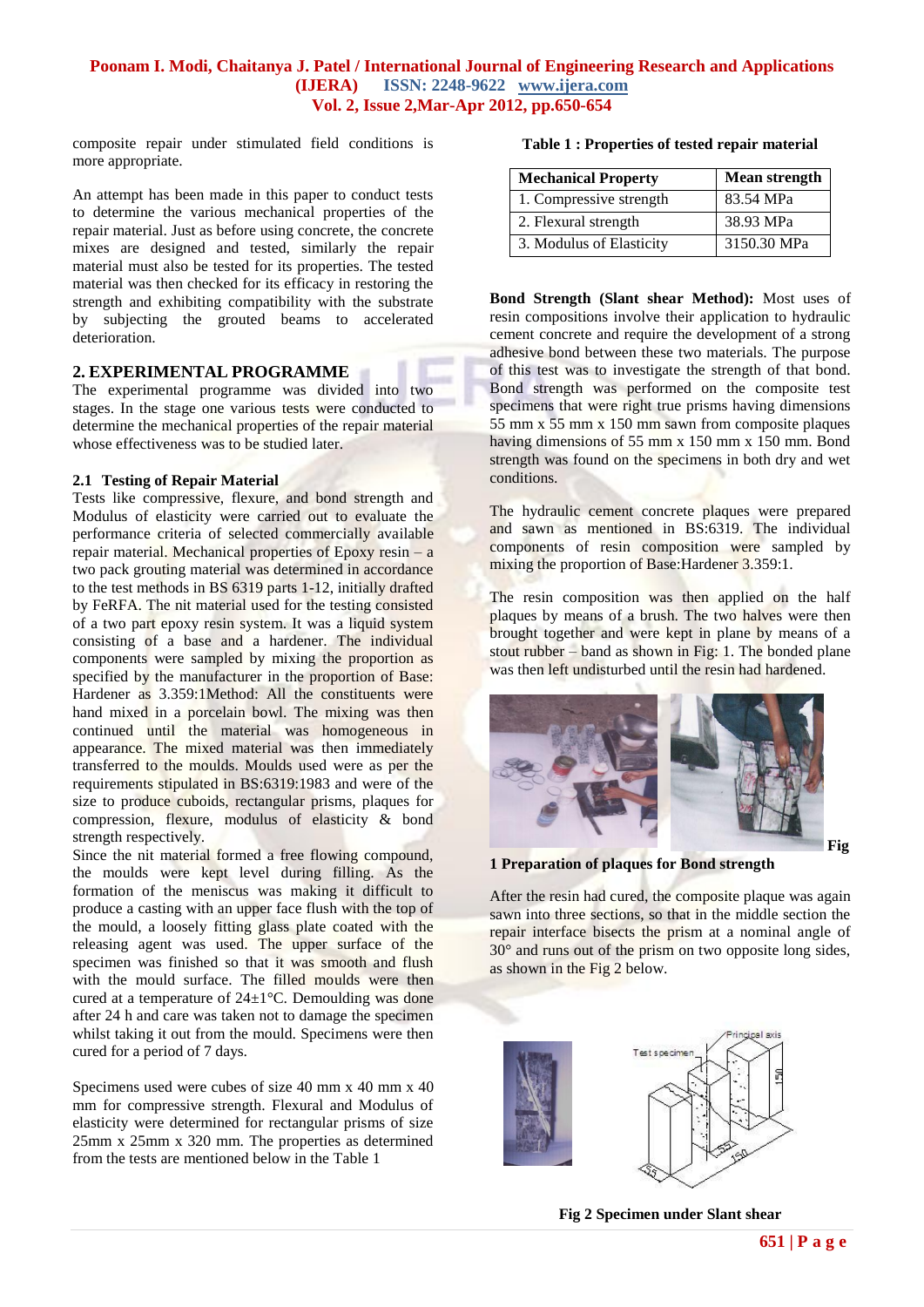The slant shear bond strength for the specimens in dry condition as determined from the test was 43.75 Mpa and the slant shear bond strength for the specimens in wet condition was 61.157 Mpa.

#### **2.2 Effectiveness of the repair material**

The selected repair material which was evaluated for its performance criteria exhibited excellent properties such as high strength and strong adhesion with concrete. However the laboratory studies were not terminated there; experiments were performed to study the effect of the accelerated environmental deterioration on this composite system formed by the repair material and the existing concrete substrate for its load carrying capacity, and ability to retard the ingression of penetration of aggressive elements in to concrete.The experimental programme consisted of 3 main steps:

#### **2.2.1 Preparation of the reinforced concrete (RC) beams:**

The details of the concrete mix, cube strength and the reinforcement strength details of the beams are described in the Table  $2,3 \& 4$ . Two sets of reinforcement cages were prepared for the beams. The beam size and the other details were fixed based on the availability of the formworks, testing platforms. RC beams were wet cured for 28 days. Total 12 numbers of beams were cast.

**Table 2 : Mixed Proportions per cubic meter of concrete**

| Mix | Cement (kg) $\vert$ C.A(kg) $\vert$ F.A (kg) |        |        | <b>Water</b> |  |
|-----|----------------------------------------------|--------|--------|--------------|--|
| M20 | 391.                                         | 540.58 | 1186.5 | 191.6        |  |

### **Table: 3 Steel Reinforcement Details**

| Bar dia         | <b>Yield stress</b> | <b>Ultimate stress</b> |
|-----------------|---------------------|------------------------|
| 8 mm            | 395.9 MPa           | 524.3 MPa              |
| $10 \text{ mm}$ | 484.3 MPa           | 561.67 MPa             |

## **Table: 4 Concrete Properties (MPa)**

| <b>Specimen</b><br>casted | Age<br>(days) | Avg. cube<br>strength<br>in MPa | Avg, cylinder<br>strength in<br><b>MPa</b> |
|---------------------------|---------------|---------------------------------|--------------------------------------------|
| Day 1                     | 28            | 30                              | 19                                         |
| Day 2                     | 28            | 33.33                           | 20                                         |
| Day 3                     | 28            | 30                              | 21.65                                      |
| Day 4                     | 28            | 32                              | 20                                         |

### **2.2.2 Preparation of the Test specimens:**

Out of the 12 beam specimens, 10 of them were prepared as the test specimens. 7 out of 10 were the specimens which were cracked and grouted with the epoxy resin and the remaining 3 were the fully monolithic sections i.e. uncracked and un-grouted. The beam specimens were loaded under two point loading to simulate the artificial

cracks. The loading set up is as shown in the Fig 3.The width of the cracks for the study were selected keeping in view the normal size of the cracks, 1 mm to 3 mm encountered in various structures for epoxy grouting. The cracked specimens were then repaired. The cracks were with a low viscosity epoxy system. The characteristics & the mechanical properties of the selected repair material is described in the Table 5

| Table: 5 Properties of repair material (low viscosity |
|-------------------------------------------------------|
| epoxy system)                                         |

| Ratio of Base: Hardener  |            | 3.359:1 |
|--------------------------|------------|---------|
| Mix viscosity            | Centipoise | 360     |
| Pot life at 30°C         | Minutes    | 30      |
| Compressive strength     | <b>MPa</b> | 83.54   |
| Flexural strength        | <b>MPa</b> | 38.93   |
| Modulus of elasticity in | <b>MPa</b> | 3150.3  |
| Bond strength            | <b>MPa</b> | 43.75   |

The epoxy grouting of the cracks was done through surface nipples i.e surface entry ports. The selected two pack resinous system was then injected into cracks by means of pump at a pressure of 4 kg/cm2. The process was carried out until the whole length of the crack was treated. The system was then allowed to be cured. .Pulse velocity readings were taken to provide quick and effective quality assurance for determining the penetration of the repair material into the cracks.



**Fig 3 Loading Set-up**

### **2.2.3 Exposure of the test specimens to accelerated deterioration**:

In order to evaluate the short term durability performance of the repair material the test specimens were subjected to salt water spray. Accelerated deterioration of the specimens was simulated by extensive salt water spray accompanied by alternate wetting and drying for duration of 3 months. The purpose of inducing the ingression of chloride ions by salt water spray was to give way to corrosion of reinforcement. It is only as a consequence of this corrosion that the surrounding concrete gets damaged and is one of the major causes of deterioration of concrete. The drying periods were kept longer supporting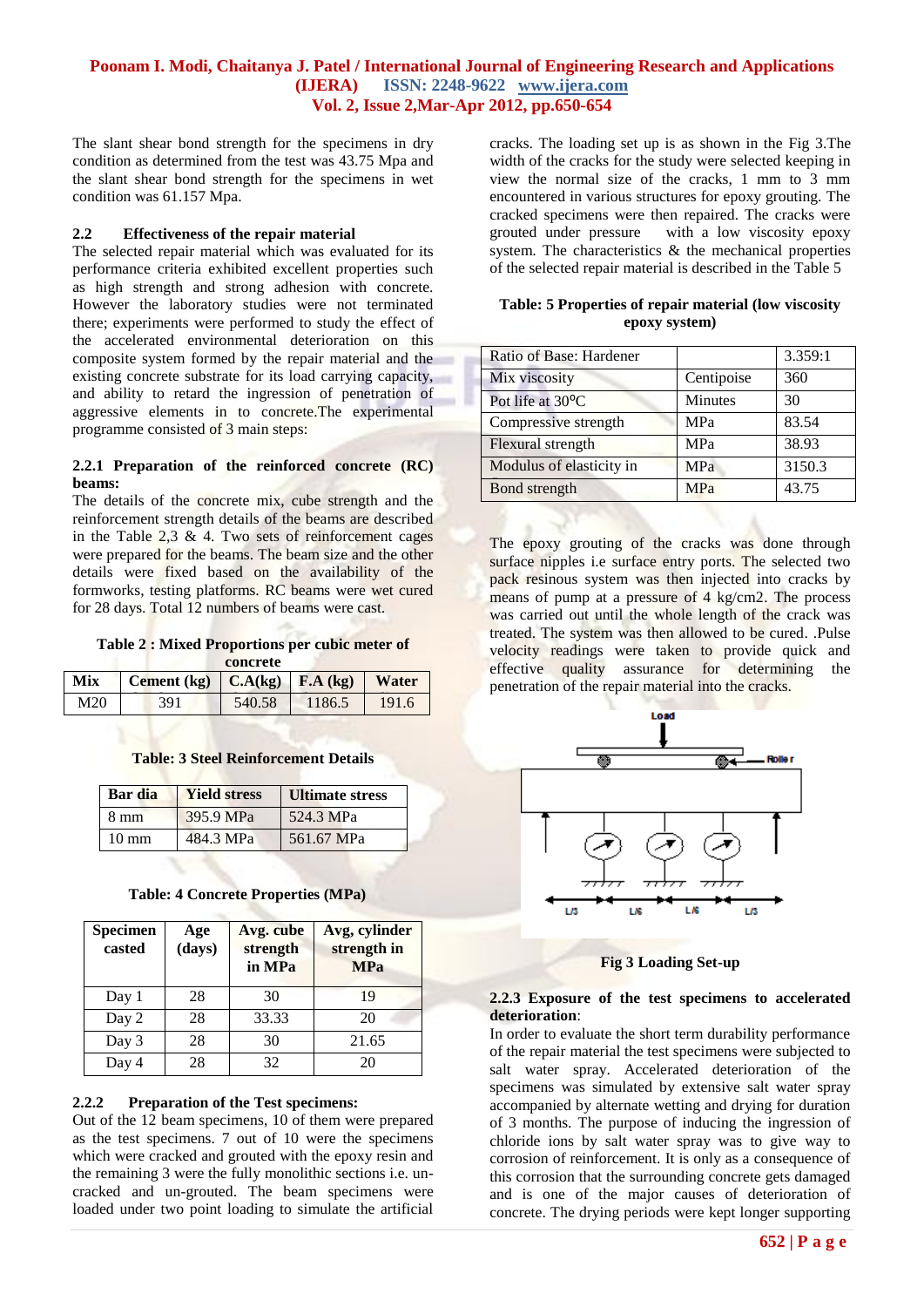the fact that wetting of concrete occurs very rapidly and drying is much slower. Moreover the diffusion of ions during the wet periods is fairly low.

#### **3. TEST RESULTS AND OBSERVATIONS**

The test specimens thus prepared and subjected to accelerated deterioration were then tested to failure under two point loading. Constant observations were carried out for the crack pattern with the help of magnifying glass and the new cracks were marked in black. Since the controlled and test specimens were to be tested together, the beam specimens were re-numbered from 1 to 12 for identification. Beams with nos 1,2 & 4 were the ones that were uncracked & ungrouted but subjected to accelerated deterioration. Beams  $5 \& 6$  were the controlled specimens and rest all the beams were cracked, grouted and subjected to salt water spray.

General observations concerning the failure of the beams and comparisons of the specimens are discussed below.

Performance attributes of interest were (i) The location of crack relative to the initially repaired crack, (ii) The load carrying capacity of the test as well as the controlled specimens.

Most significantly the failure mode of the test specimens was that the new crack propagated through the parent concrete and not through the repaired crack indicating that both the Bond strength and the material strength of the repair material exceeded the strength of the concrete adjacent to the repaired crack in spite of being subjected to accelerated deterioration. The comparison of the flexural test data of both the test as well as the control specimens is summarized below in Table 6.

The effectiveness of the repair material in not allowing the ingression of the water and chloride ions was also checked. In order to study the same, the chloride profile was prepared for both the control and test specimens. The profile was determined by the chemical analysis of dust samples obtained by incremental drilling to depths of 25 mm, 50 mm and 75 mm from the surface.

The extent of the carbonation was also determined in the specimens. This was done by treating freshly broken surface of concrete with a solution of phenolphthalein in diluted alcohol. An intense red (pink) color was exhibited by the surface indicating that accelerated deterioration did not show any extra carbonation in the test specimens.

| B<br>ea<br>$\mathbf{m}$<br>${\bf N}$<br>$\bf{0}$ | <b>Flexural</b><br>capacity, kN |                  | <b>Shear</b><br>capacity, kN |                  | <b>Failure Mode</b>                                 |
|--------------------------------------------------|---------------------------------|------------------|------------------------------|------------------|-----------------------------------------------------|
|                                                  | Theo<br>$\mathbf{1}$            | Exp <sup>2</sup> | Theo<br>1                    | Exp <sup>2</sup> |                                                     |
| 4                                                | 64.7<br>$\overline{2}$          | 80.50            | 20.38                        | 40.25            | Shear, new crack in<br>concrete                     |
| 5                                                | 64.7<br>2                       | 88.98            | 20.38                        | 44.49            | Flexure, new crack<br>in concrete                   |
| 9                                                | 64.7<br>2                       | 97.46            | 20.38                        | 48.73            | Flexure, new crack<br>in concrete                   |
| 10                                               | 64.7<br>2                       | 101.70           | 20.38                        | 50.85            | Flexure, new crack<br>in concrete                   |
| 11                                               | 64.7<br>2                       | 114.20           | 20.38                        | 57.10            | Flexure, new crack<br>in concrete                   |
| 12                                               | 64.7<br>2                       | 110.00           | 20.38                        | 55.00            | Shear, new crack in<br>concrete                     |
| $\mathbf{1}$                                     | 82.1<br>3                       | 118.30           | 22.07                        | 59.19            | Failed in shear                                     |
| $\overline{2}$                                   | 82.1<br>3                       | 151.70           | 22.07                        | 75.85            | Failed in shear                                     |
| 3                                                | 82.1<br>3                       | 80.50            | 22.07                        | 40.25            | Shear, new crack<br>transverse to<br>repaired crack |
| $\overline{7}$                                   | 82.1<br>3                       | 101.70           | 22.07                        | 50.85            | Shear, new crack<br>transverse to<br>repaired crack |
| 8                                                | 82.1<br>3                       | 97.50            | 22.07                        | 48.75            | Shear, new crack<br>transverse to<br>repaired crack |
| 6                                                | 82.1<br>3                       | 130.80           | 22.07                        | 65.40            | Failed in shear crack<br>running diagonally         |
| $1$ – Theoritical; $2$ – Experimental            |                                 |                  |                              |                  |                                                     |

## **Table 6 Summary of the Flexural Test Data**

#### **4. CONCLUSION**

The following conclusions were drawn based on the experimental studies that were carried out:

- 1. The mechanical properties of the repair material selected for study, after testing was found to be as per the required standards.
- 2. The flexural test data indicates that the load carrying capacity of the test as well as the control specimens are in close agreement. This proves the utility of the epoxy resins for grouting of cracks in concrete for restoration of strength.
- 3. The Modulus of elasticity of epoxy resins as determined from the test was found to be very low, in spite of the larger strains in epoxy there was no adverse effect on the load carrying capacity of the grouted beams.